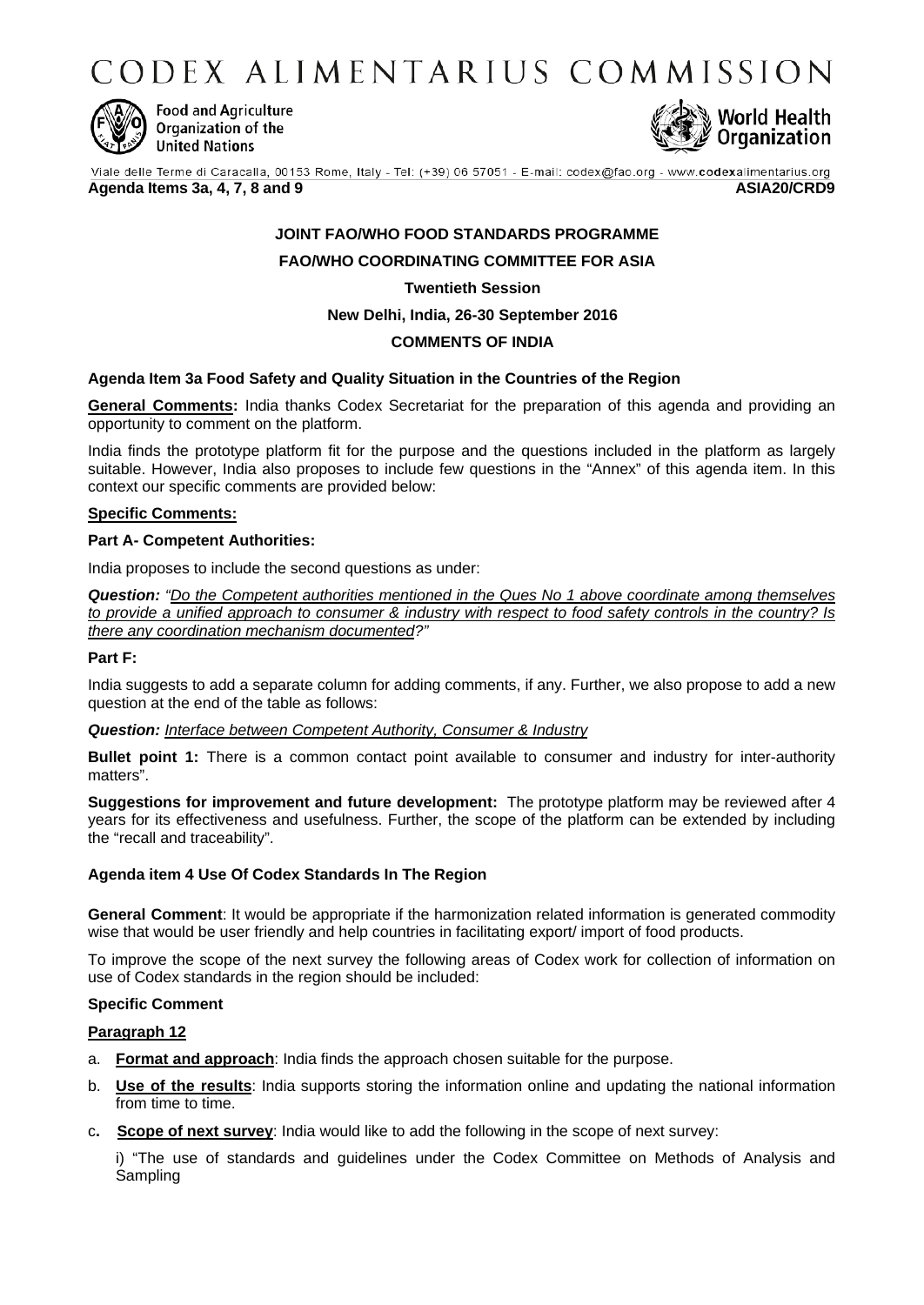# **Agenda Item 7 Monitoring Of The Implementation Of The Codex Strategic Plan**

# **General Comments:**

### **Recommendation 2, Para 8**

**(Activity 2.3.4):** We do not have any specific information about any such work. Nevertheless, need for initiatives to be taken for establishment of such networks within the region with the assistance of FAO and WHO to enhance the collaboration for generation of the data is imperative.

**(Activity 3.1.2):** Informal meetings amongst member countries prior to the Codex meetings need to be made more effective.

**(Activity 3.2.2):** India has not formally prioritized any Codex Committee; though this may be done in the future.

### **Recommendation 3, Para 9**

**(Activity 2.1.2):** The indicators are already clear and quantifiable. Additionally, the following may be inserted as Sr. No. (iii):

### **"The number of scientists and technical experts involved in the electronic working groups."**

**(Activity 3.1.1): Indicator (i)** - India has a well-developed National Codex structure in place.

**(Activity 3.2.1):** The indicators are already clear and quantifiable. Additionally, the following may be inserted as Sr. No. (i):

### **"Number of such programs held by the FAO/WHO"** and

**"Number of countries in which structures were established with support from FAO/WHO"**

**Recommendation 4, Para 10:** India supports the option in the first bullet to proactively circulate the questionnaire before the next session because not all member countries may be able to proactively access and update information on the Uniform Platform proposed in the second bullet.

**Recommendation 6, Para 12:** India has the following suggestions for development of the new Strategic Plan:

1. Objective 2.3 of Strategic Goal 2 of the current Strategic Plan and the activities there under are of utmost importance and require separate focus and thus should be considered as a separate strategic goal in the next strategic plan.

**Rationale:** It is evident from various documents that lack of generation and submissions of scientific data, and non-availability of experts are some issues of common concern which need to be addressed in a more efficient and focussed manner.

# **Agenda Item 8 Proposed Draft Regional Standard For Laver Products**

### **1. SCOPE**

This standard applies to dried laver, roasted laver and seasoned laver products **obtained from the biomass of** the **algal** genus Pyropia, which are defined in Section 2 below, and offered for direct consumption, including for catering purposes or for repackaging and further processing if required.

**Rationale:** If a product is obtained from a part of plant (i.e. fruit/leaf/seed), it is mentioned in other Standards. Similarly, this standard is for products obtained from biomass of the algae and so it need to be mentioned.

 The text "which are defined in Section 2 below" may be removed in order to maintain uniformity with existing other Codex standards.

# **2. DESCRIPTION**

### **2.1 Product Definition**

Laver products are those prepared mainly **from** with **biomass of** raw laver, which belongs to the genus Pyropia. All **products shall have undergone processing steps such as washing, slicing, molding and drying.** are dried and **A**after drying, the products may be further roasted and/or seasoned.

# **2.2 Styles**

The product may **be offered** come in **one of the** various styles such as a shredded fragment, a sheet, a rolled-sheet, a round lump, etc. Any presentation of the product shall be permitted **if the product** provided that it meets all requirements of this standard with appropriate labelling mentioned in Section 8. ; and is adequately described on the label to avoid confusing or misleading the consumer**.**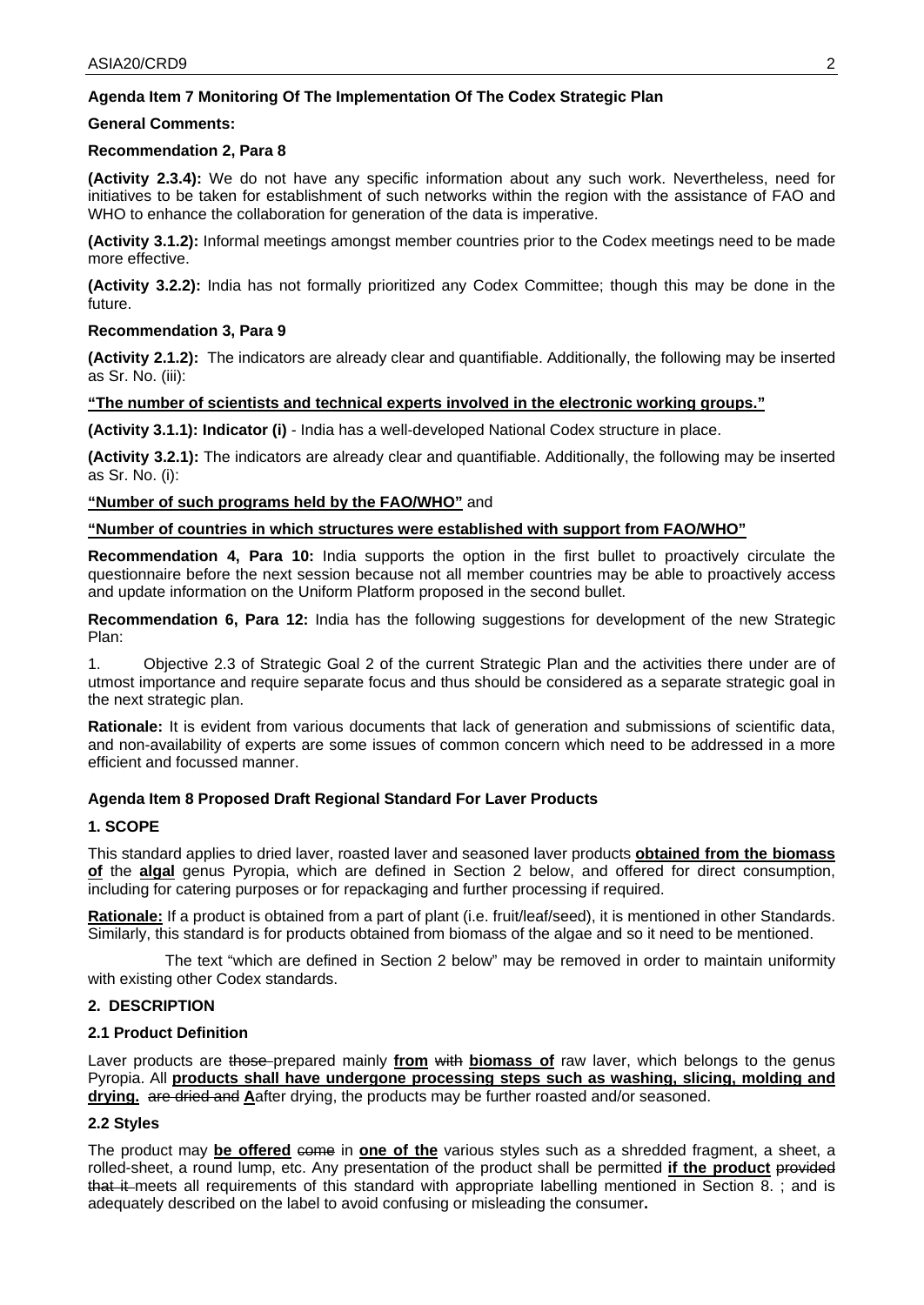# **2.3 Product Types**

# **2.3.1 Dried Laver Products**

### **2.3.1.1 Dried Laver**

Dried laver is the product of raw laver, which **have undergone washing, slicing, molding, drying** (1<sup>st</sup>st dried product) **of algal biomass obtained** is washed, chopped/cut, molded, dehydrated and dried (1st dried products) after harvesting. It may go through a**n additional** re-drying process (2ndnd dried products) **in case of** for long-term storage. While A non-retail product may contain edible foreign matters1, **which** they shall be identified and appropriately mentioned in the accompanying documents communicated.

**Comment:** Technically, dehydration or drying may be used. "dehydrated" referred above may infer removal of water before drying but it may be referred simply as drying. Maximum limit (%) for edible foreign matter may also be included in Section 3, if necessary. Definition for edible foreign matter may be included as a footer.

### **2.3.1.2 Other Dried Laver**

Other dried **laver** is the laver product other than the product defined in section 2.3.1.1.

### **2.3.2 Roasted Laver Product**

Roasted laver product is the product in which the dried laver products, defined in Section 2.3.1, **under**go**es**  through roasting or any other heating methods **leading to a roasted product** without seasoning, so that its physicochemical characteristics such as colour, moisture content and texture may **vary from that of the raw product** change. It may be cut into different shapes after roasting.

### **2.3.3 Seasoned Laver Products**

### **2.3.3.1 Seasoned Laver**

Seasoned laver is the product in which the dried laver products, defined in Section 2.3.1, is seasoned with any optional ingredients, defined in Section 3.1.2. It may have **undergone** any **of the** following methods **such as**; roasting, stir-/deep-frying, treating with edible oil **treatment** etc. before or after seasoning.

### **2.3.3.2 Brewing Seasoned Laver**

Brewing seasoned laver is the product in which the dried laver, defined in Section 2.3.1.1, is **cut into small pieces** broken and roasted/stir-fried. The product is seasoned or has additional seasoning packs., and then boiling water is added before consumption**.** 

**Comment:** Consuming methods may not be necessary in standards

### **2.3.3.3 Other Seasoned Laver**

Other seasoned laver is the **laver** product other than the products defined in Sections 2.3.3.1 and 2.3.3.2.

# **3. ESSENTIAL COMPOSITION AND QUALITY FACTORS**

- 3.1 Composition
- 3.1.1 Basic Ingredients

Raw laver which belongs to the genus Pyropia, as defined in Section 2.1.

### **[3.1.2 Optional Ingredients]**

### **Other edible seaweeds may be used provided if the weight of basic ingredient defined in Section 3.1.1 is more than [60%] for the products defined in Section 2.3.1.**

As long as the weight of basic ingredient, which is defined in 3.1.1, is more than [60%], other edible seaweeds may be used for the products defined in Section 2.3.1.

All Oether ingredients may be used for the products defined in Section 2.3.3. Seasoned laver products, which shall be of food grade quality and conform to all applicable Codex standards. such as;

# **The ingredients may be used are as follows:**

- (a) edible oil
- (b) sauces
- (c) sugars
- (d) salts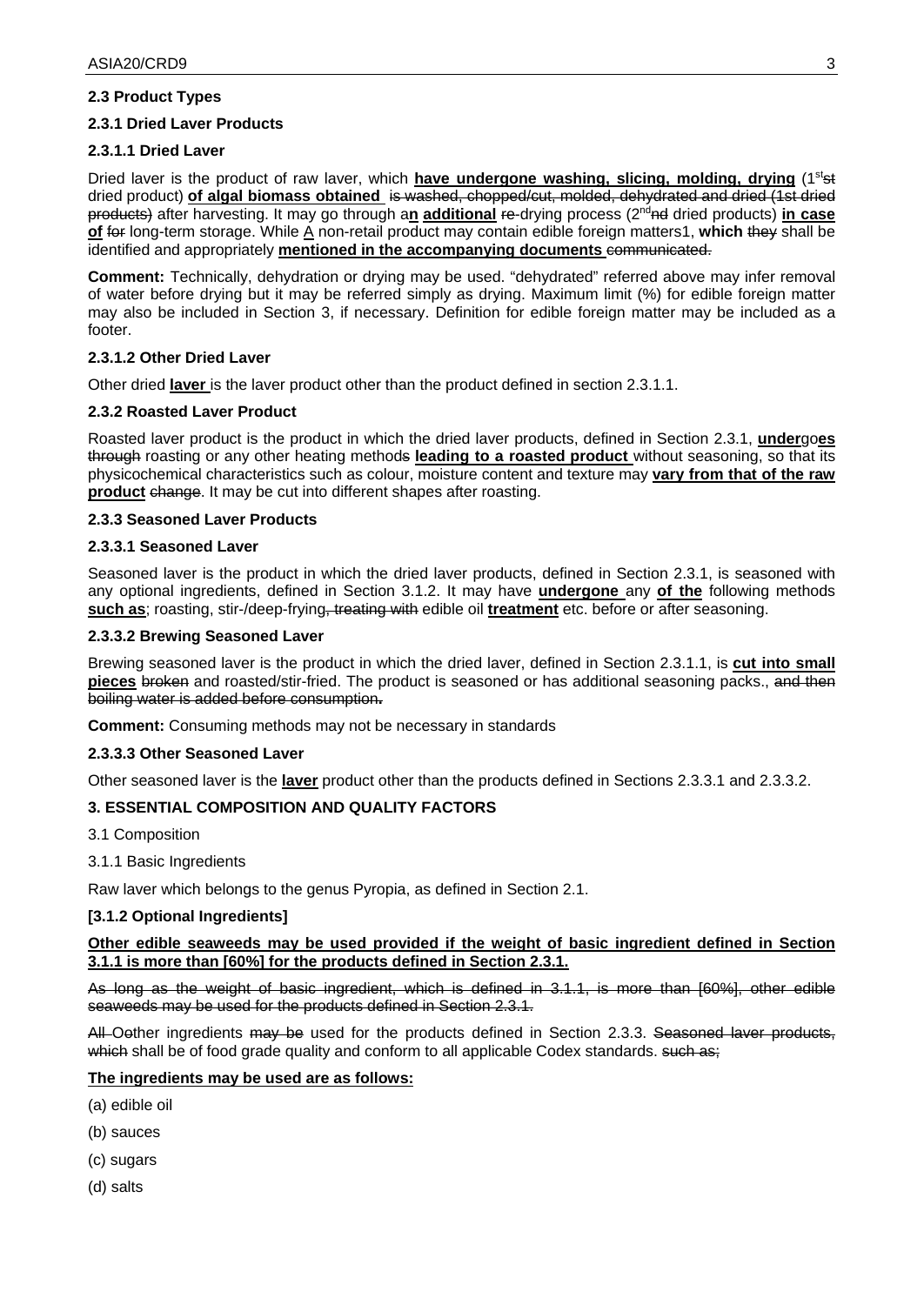(e) spice, seasoning and condiments

(f) other ingredients as appropriate

### **3.2 Quality Factors**

The final product shall **have** maintain its **characteristic** own flavour and colour, which represent its raw materials and processing methods and it shall be free from off-flavours.

| [3.2.1 Moisture content]                              | Maximum (%) |  |
|-------------------------------------------------------|-------------|--|
| Dried Laver Products (1st dried product) [13] or [14] |             |  |
| Dried Laver Products (2nd dried product) [6] or [7]   |             |  |
| Roasted Laver Product                                 | :5          |  |

Seasoned Laver Products 5

Brewing Seasoned Laver 10

**Comment:** Moisture content in dry or wet basis and v/m or m/m basis could be mentioned. % Mass fraction may also be used instead of moisture for similarity with other Codex standards such as draft standard for Cumin.

**3.2.2 Acid value** Maximum (mg KOH/g)

Seasoned laver products fried or treated with edible oil 3.0

**[3.2.3 Peroxide value]** Maximum (meq/kg)

Seasoned laver products fried or treated with edible oil 60.0

**Section 6:**

### **The following modifications are proposed in Para 3:**

Seaweeds used for laver products shall be grown **in areas with cultivable water** and processed **such that the final product** areas and water appropriate for cultivation and processing of seaweeds **shall be appropriate** for direct human consumption. After harvesting, raw seaweeds shall be treated with potable water<sup>2</sup> or clean sea water<sup>2</sup>. In the final step of processing for dried laver products, just before a drying process, the s**S**eaweeds shall **also** be treated with potable water **prior to final drying process for dried laver products.** 

### **Section 9**

9.1 Sampling

Sampling of lots for examination of the product shall be in accordance with the General Guidelines on Sampling (CAC/GL 50-2004).

Comment: The term "for examination" is understood**.**

### **9.2 Sensory and Physical Examination**

Samples taken for s**Sensory** and physical examination **of samples** shall be **done** assessed by appropriately **duly** trained person**nels.**

### **9.3.1.1 Moisture**

Remove packaging materials from the **T**test sample to be prepared by removal of packaging followed by grinding of the material by a grinder and storage. Grind the sample with a grinder and store in a tightly sealed plastic bag.

| 9.3.2 Method Provision | Method      | Principle                                  | Type |
|------------------------|-------------|--------------------------------------------|------|
| Moisture Content       | AOAC 925.45 | Gravimetry, drying at atmospheric pressure | -lV  |

**Comment: "Drying at atmospheric pressure" could be referred in the AOAC Method.**

**Agenda 9 Proposed Draft Regional Code Of Hygienic Practice For Street-Vended Foods Specific Comments:**